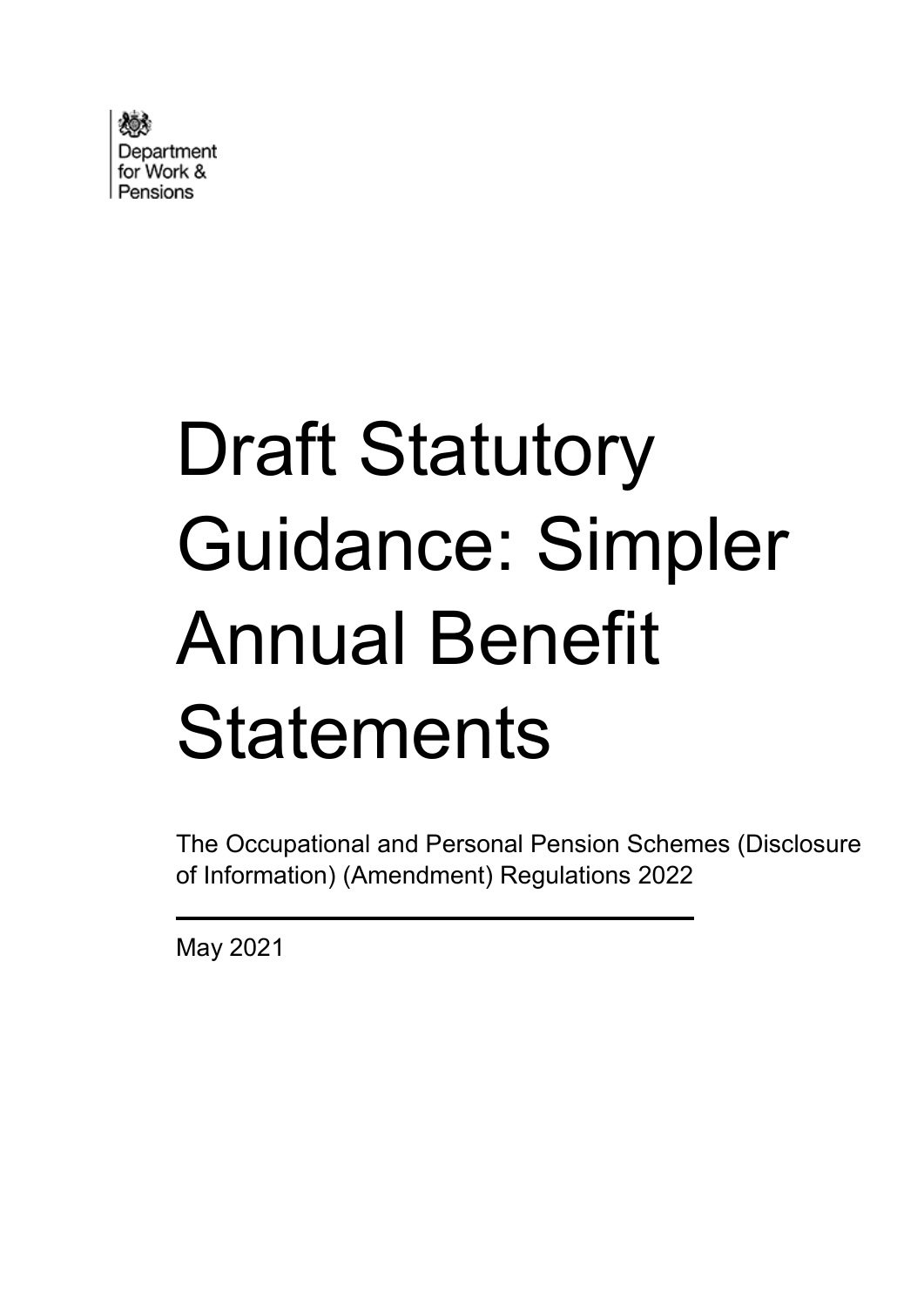DRAFT STATUTORY GUIDANCE ISSUED PURSUANT SECTION 113(2A) of THE PENSIONS SCHEMES ACT 1993.

This guidance is produced for the purpose of consultation.

This Guidance does not have any effect unless the Occupational and Personal Pension Schemes (Disclosure of Information) (Amendment) Regulations 2022, which are currently the subject of consultation, come into force.

## **Contents**

| Section 2: How much money you already have in your Pension Plan  7<br>Section 3: How much money you could have when you retire  8<br>Section 4: What you could do to give yourself more money 8<br>Section 5: Find out more about your Pension Plan and how you can use your |
|------------------------------------------------------------------------------------------------------------------------------------------------------------------------------------------------------------------------------------------------------------------------------|
|                                                                                                                                                                                                                                                                              |
|                                                                                                                                                                                                                                                                              |
|                                                                                                                                                                                                                                                                              |
|                                                                                                                                                                                                                                                                              |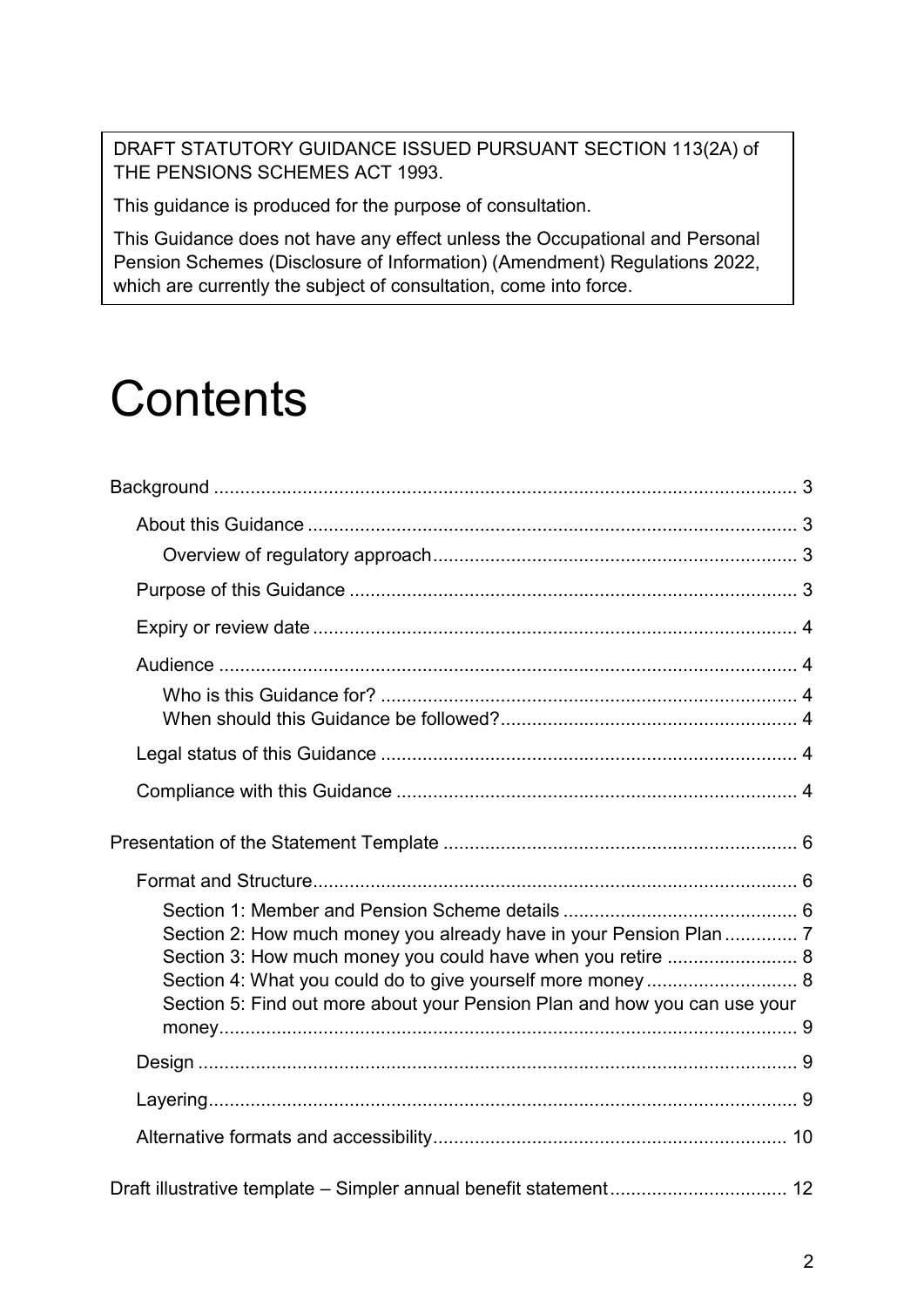## <span id="page-2-0"></span>**Background**

## <span id="page-2-1"></span>About this Guidance

#### <span id="page-2-2"></span>**Overview of regulatory approach**

- 1. From 6 April 2022 the Occupational and Personal Pension Schemes (Disclosure of Information) (Amendment) Regulations [2022] 1 ("the 2022 Regulations") introduce new requirements for the trustees or managers of defined contribution pension schemes that provide money purchase benefits only and that are used for automatic enrolment ("relevant schemes"). The 2022 Regulations amend the Occupational and Personal Pension Schemes (Disclosure of Information) Regulations 2013 $^2$  ("the Disclosure Regulations") to reflect the new requirements.
- 2. The amendments made by the 2022 Regulations require the trustees or managers of relevant schemes to present the information given in accordance with regulation 17 of the Disclosure Regulations $^3$  relating to a member's money purchase benefits and other information relevant to the member in question, they elect to include as part of an annual benefit statement ("the simpler annual benefit statement"), in a format that does not exceed one double-sided sheet of A4 paper when issuing a paper statement and the equivalent length when the information is printed, if issuing an email or online statement. There are limited exceptions to this requirement (e.g. where the member is already in receipt of benefits under the scheme).

## <span id="page-2-3"></span>Purpose of this Guidance

- 3. The purpose of this Guidance is not to restate the legal requirements for those schemes that fall within the scope of the 2022 Regulations, but instead to help trustees or managers understand how to meet them where they apply.
- 4. Trustees or managers must, in accordance with section 113(2A) of the Pension Schemes Act 1993, have regard to this Guidance when complying with the requirement to provide an annual benefit statement to a member that does not exceed one double-sided sheet of size A4 paper when printed.
- 5. A basic template for a one double-sided sheet of A4 size simpler annual benefit statement, which forms part of this Guidance, serves to illustrate how the information that trustees or managers provide for their members (excluding

 $\overline{a}$  $^{\rm 1}$  [insert web link to regulations when link available]

<sup>2</sup> <https://www.legislation.gov.uk/uksi/2013/2734/contents/made>

<sup>&</sup>lt;sup>3</sup> Schedule 6 specifies the information that must be provided in accordance with regulation 17.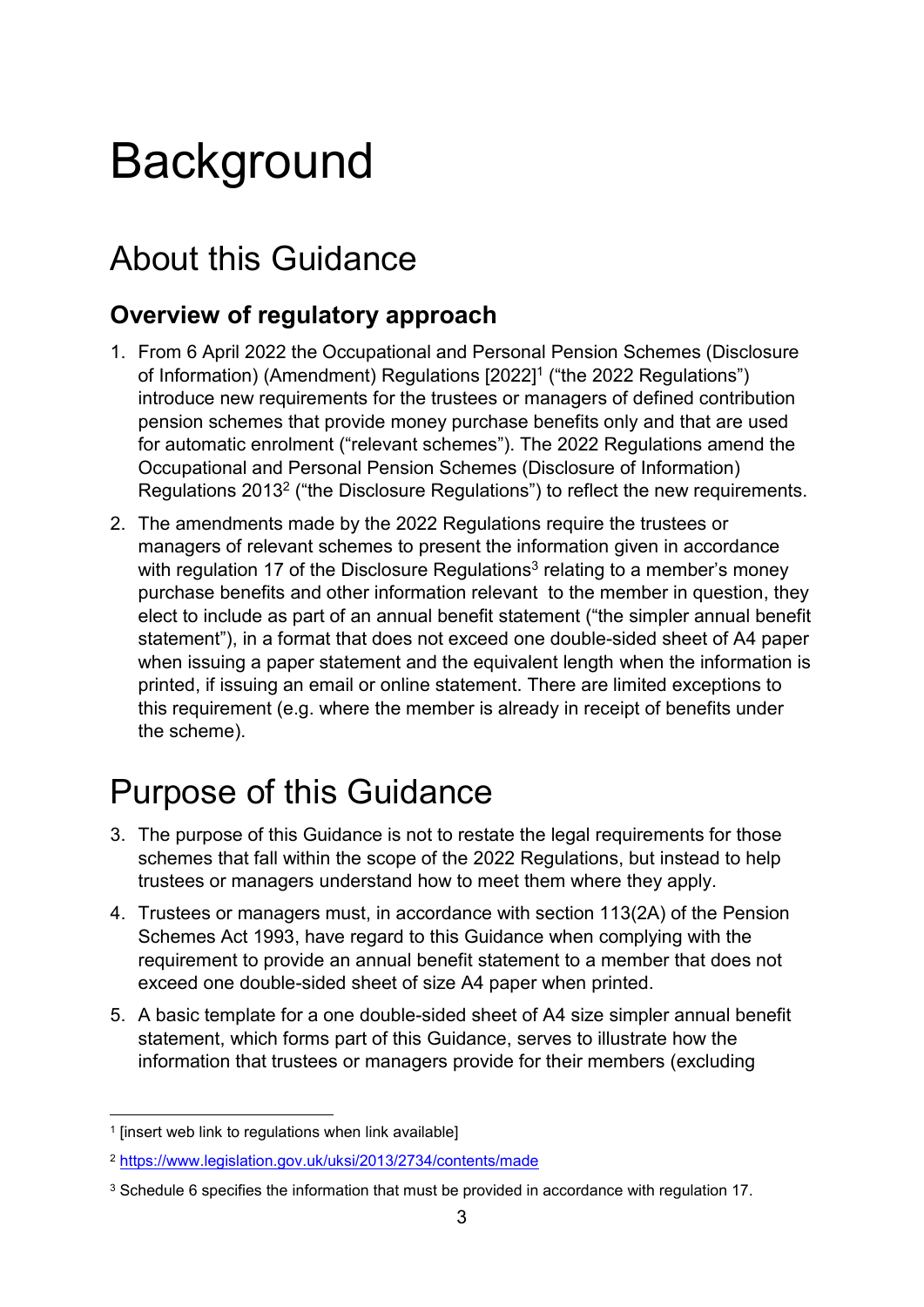pensioner members) should be ordered and presented to ensure that there is consistency across schemes.

## <span id="page-3-0"></span>Expiry or review date

- 6. This Guidance will be reviewed at intervals not exceeding 3 years to coincide with the review of the 2022 Regulations. The Statutory Guidance will be updated in the intervening years if required.
- 7. When we review the Guidance we will consider, for possible inclusion, lessons from established and emerging best practice of the way in which the simpler annual benefit statements are produced.

### <span id="page-3-1"></span>Audience

#### <span id="page-3-2"></span>**Who is this Guidance for?**

- 8. This Guidance is for trustees or managers of relevant schemes that are subject to the new requirements set out in the 2022 Regulations.
- 9. Trustees or managers of other schemes may also find this Guidance helpful when carrying out any redesign for their annual benefit statements not within the scope of the 2022 Regulations. Adoption of the principles of this Guidance - statements that are a maximum of one double-sided sheet of size A4 paper with simple, jargon-free language - is encouraged on a voluntary basis.

#### <span id="page-3-3"></span>**When should this Guidance be followed?**

- 10.Trustees or managers of relevant schemes must adopt the simpler annual benefit statement format from 6 April 2022.
- 11.However, where trustees or managers of relevant schemes have already given an annual benefit statement to a member prior to the 6 April 2022 based on the legislation in place on or before 6 April 2022, there will be no requirement to reissue the statement to the member as a consequence of the 2022 Regulations.

### <span id="page-3-4"></span>Legal status of this Guidance

12.This Guidance is statutory guidance published under section 113(2A) of the Pension Schemes Act 1993.

## <span id="page-3-5"></span>Compliance with this Guidance

13.For occupational pension schemes, the Pensions Regulator (TPR) monitors and enforces compliance with legislation and provides practical guidance about what trustees or managers need to do. The Department for Work and Pensions (DWP)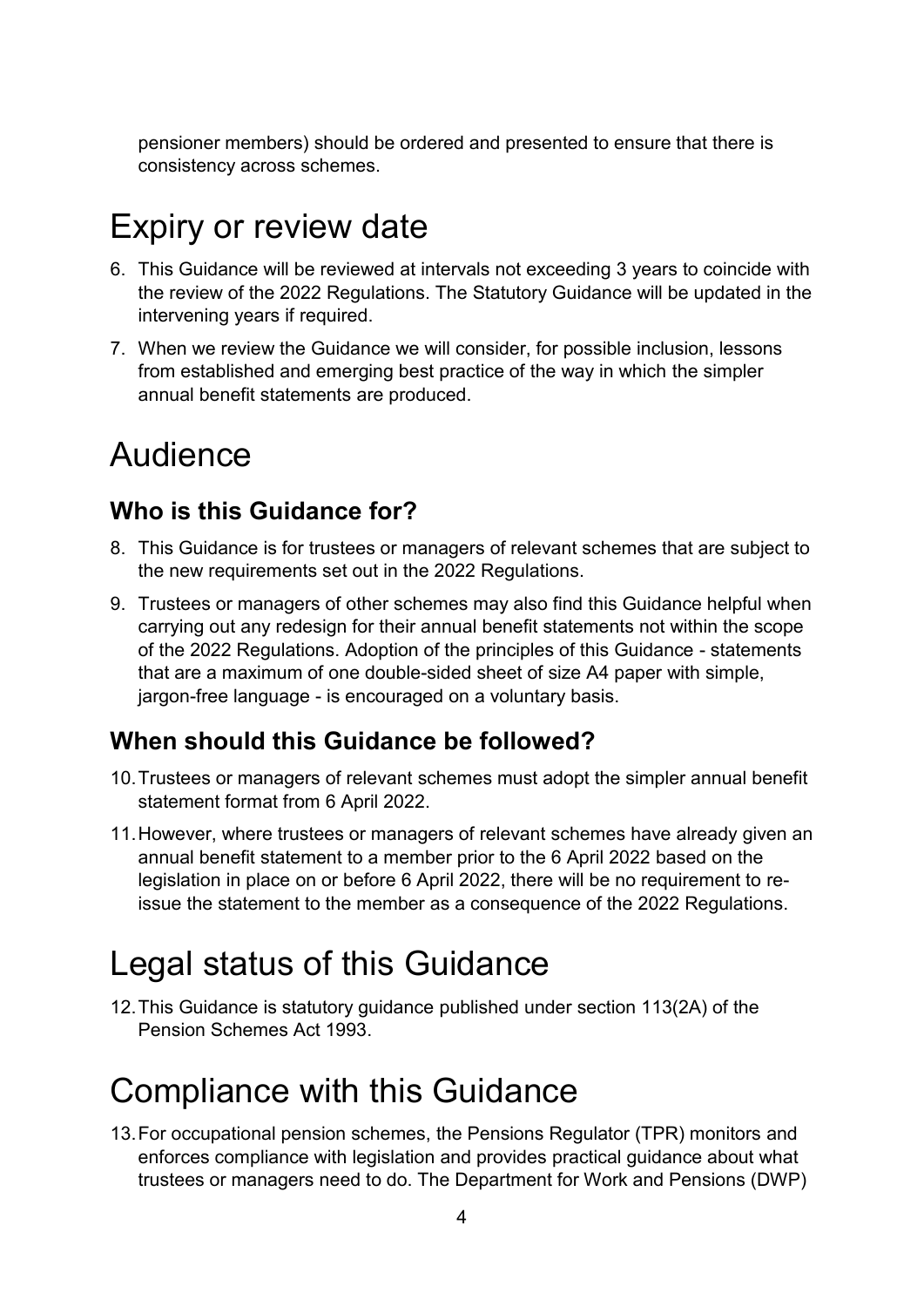is responsible for answering questions about the policy intentions underpinning the legislation.

- 14.Where there is a failure to comply with a requirement under the Disclosure Regulations - including where this is as the result of a failure to have regard to this Guidance and Template - TPR may take enforcement action which includes the possibility of a financial penalty.
- 15. Regulation 5 of the Disclosure Regulations<sup>4</sup> sets out the penalties for failure to comply with the disclosure requirements under those Regulations, including any failure to comply with the disclosure requirements inserted into the Disclosure Regulations by the 2022 Regulations.

 $\overline{a}$ <sup>4</sup> [Disclosure Regulations 2013 –](https://www.legislation.gov.uk/uksi/2013/2734/regulation/5) Regulation 5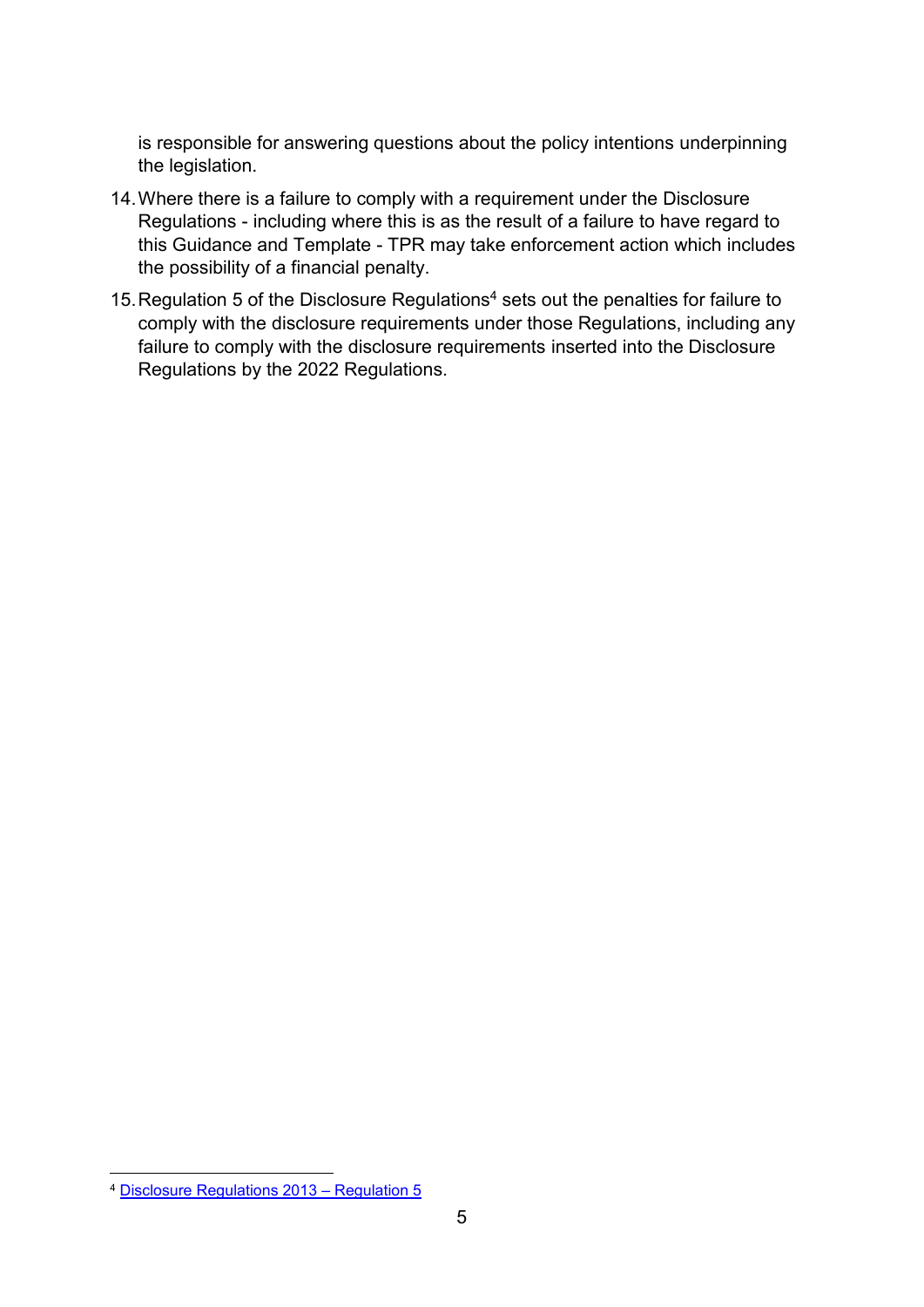## <span id="page-5-0"></span>Presentation of the Statement **Template**

- 16.This section of the Guidance explains how the basic Template is structured and how information that is included in a simpler annual benefit statement should be presented.
- 17.Trustees or managers are not required to include information in their statement that does not apply in any particular case. However, the Secretary of State for Work and Pensions recognises that trustees or managers may opt to include other information, not specified in regulation 17 of, and in Schedule 6, to the Disclosure Regulations, in their annual benefit statement as this may be helpful to the member. Therefore, sections 1 to 5 below cover the inclusion of other information and provide guidance about where this may be included in the simpler annual benefit statement.
- 18.Where other information is included with that which is required to be given by regulation 17 of the Disclosure Regulations as part of a member's annual benefit statement, the statement must not exceed the permitted limit when it is printed (draft regulation 17(12) & (13), as inserted by regulation 2 of the 2022 Regulations).

### <span id="page-5-1"></span>Format and Structure

- 19.The template is divided into 5 sections. The information in a simpler annual benefit statement should enable the member to easily understand:
	- how much money the member has in their pension plan and what has been saved in the statement year;
	- how much money they could have when they retire; and
	- what they could do to give themselves more money at retirement.

#### <span id="page-5-2"></span>**Section 1: Member and Pension Scheme details**

20.This section should include the personal details of the member; their employer; the pension scheme provider; and any further verification information, including the member's anticipated or agreed date for retirement and the period covered by the statement.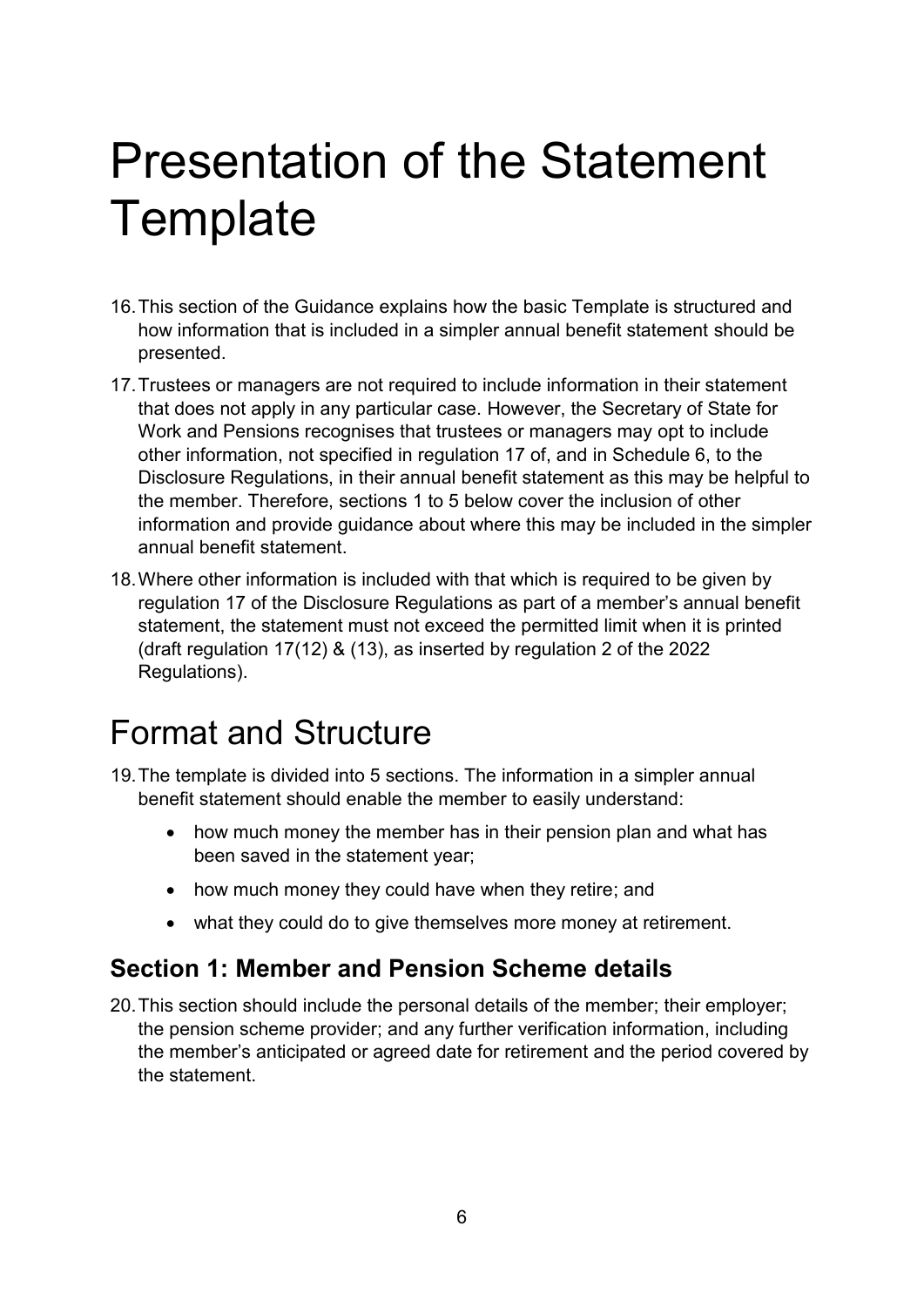#### <span id="page-6-0"></span>**Section 2: How much money you already have in your Pension Plan**

- 21.This section should provide key information, as set out in Part 1 (information for all money purchase members) of Schedule 6 to the Disclosure Regulations, regarding: contributions credited to the member; the total amount of money saved by the member to date; and any monies transferred into the pension scheme by the member from other pension schemes. Where the member is in receipt of tax relief this may be shown in this section.
- 22.This information should be presented in such a way that enables the member to see and understand at a glance the year end results of the pension savings activity for their current pension plan.
- 23.This information should also include a line informing the member that the details on charges and transaction costs, along with other certain information contained in the Chair's Statement which must be published, is made publicly available with clear signposting to a web link showing where and how it can be accessed. Further information as to how the member can obtain this published information in hard copy form should also be included in this section.
- 24.Many trustees or managers choose to provide additional information on transaction costs and charges in their annual benefit statements and the Government encourages trustees or managers to do this where possible. The costs and charges information should be presented in pounds and pence. If trustees or managers provide this information, then it may be included in this section and should clearly show the deduction of the costs and charges from the total amount in the pension savings plan. The information should be presented in accessible and jargon-free language.
- 25.This section should also include signposting to further information that the Disclosure Regulations require the trustees or managers to supply relating to the members' pension scheme. This includes:
	- the scheme's statement of investment principles;
	- a statement setting out how and the extent to which the statement of investment principles has been followed during the year, including any review or change of the statement of investment principles and a description of the voting behaviour by, or on behalf of, trustees (including the most significant votes cast by trustees or on their behalf) – "the implementation statement";
	- Details of how the member can obtain information about the pooled funds in which their assets are invested;
	- Where applicable, a link to the scheme's climate change report "the TCFD report".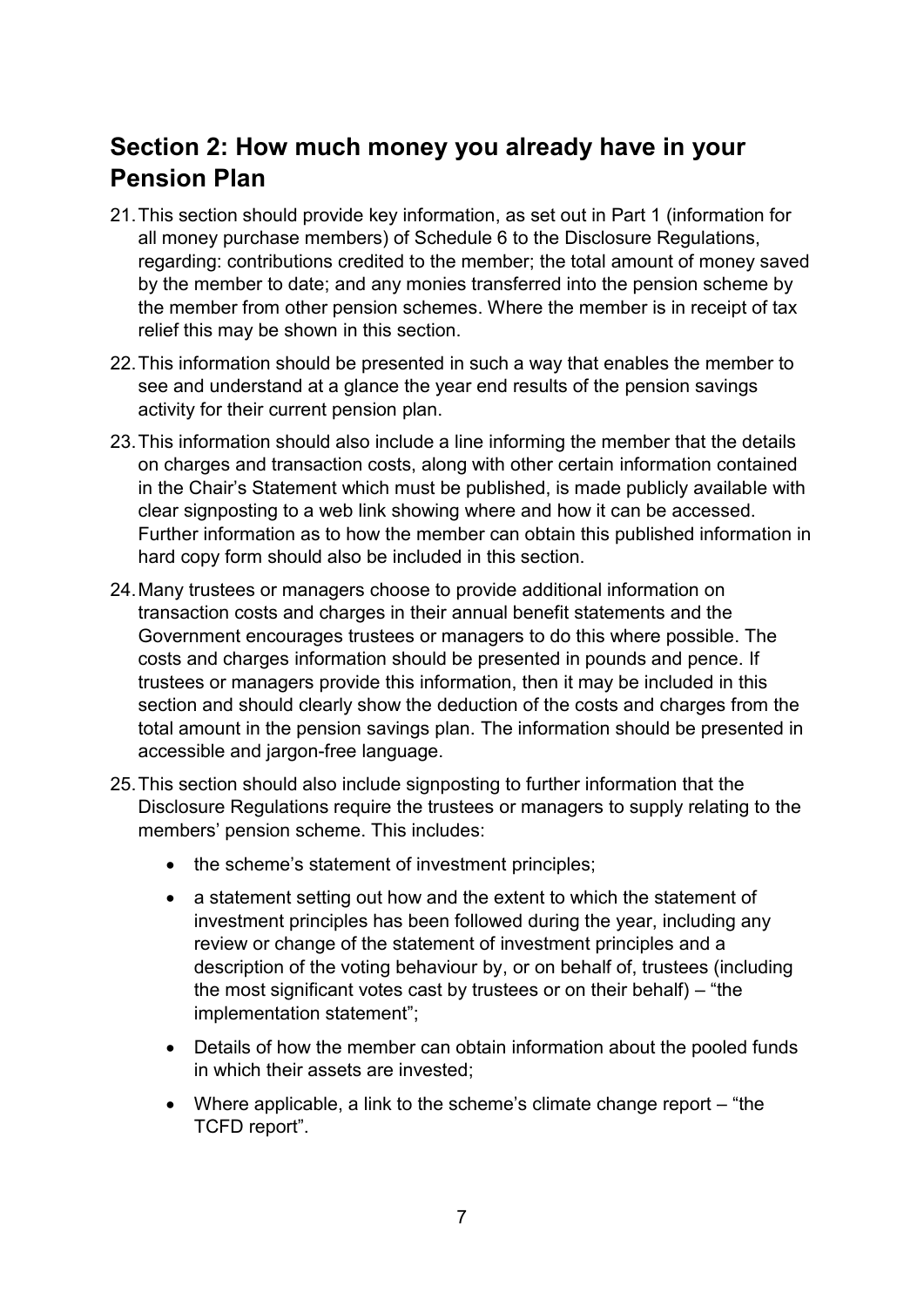#### <span id="page-7-0"></span>**Section 3: How much money you could have when you retire**

- 26.This section should provide the member with an illustration of how much their pension plan could be worth at the member's anticipated or agreed date for retirement and what this may mean for their estimated retirement income.
- 27.Information which is required to be given with the pensions illustration, including relating to the use of assumptions<sup>5</sup> when calculating the pension illustration should be included in this section.
- 28.The information provided about the assumptions that have been used for the illustration should be written in such a way that it can be easily understood by the member, with further signposting to additional information being provided for members to easily access should they require it.
- 29.If the trustees or managers decide to include information specified in Part 3 (further information to be given on pension illustration) of Schedule 6 as part of the annual benefit statement, it may usefully be included in this section of the template.

#### <span id="page-7-1"></span>**Section 4: What you could do to give yourself more money**

- 30.Section 4 is about prompting a member to think about their retirement income and retirement lifestyle as a whole, including their expectation of income from a State Pension or from other sources and what they could do to give themselves more money in retirement.
- 31.Trustees or managers are encouraged to provide information in a simpler annual benefit statement around actions that may enable members to plan for their retirement, including; a) an illustration showing how saving more into their pension pot may generate an increased pension pot at retirement, and b) changing the age at which they plan to retire. Appropriate signposting may also be provided to further information showing the impact of changes and how the member can apply to make them.
- 32.There is a range of additional information that may be provided in this section, including:
	- Signposts to tools which enable the member to consider their income needs in retirement which may prompt them to save more or over a longer period of time;
	- Signposts to sources of additional help and information, including the pension provider's own site; the Money and Pension Service for general information about pensions; and Pension Wise for members who are aged 50 or over who are considering their options for accessing their pensions;

 $\overline{a}$ <sup>5</sup> *See* regulation 17(5) of, and paragraphs 9 to 14 of Schedule 6 to, the Disclosure Regulations.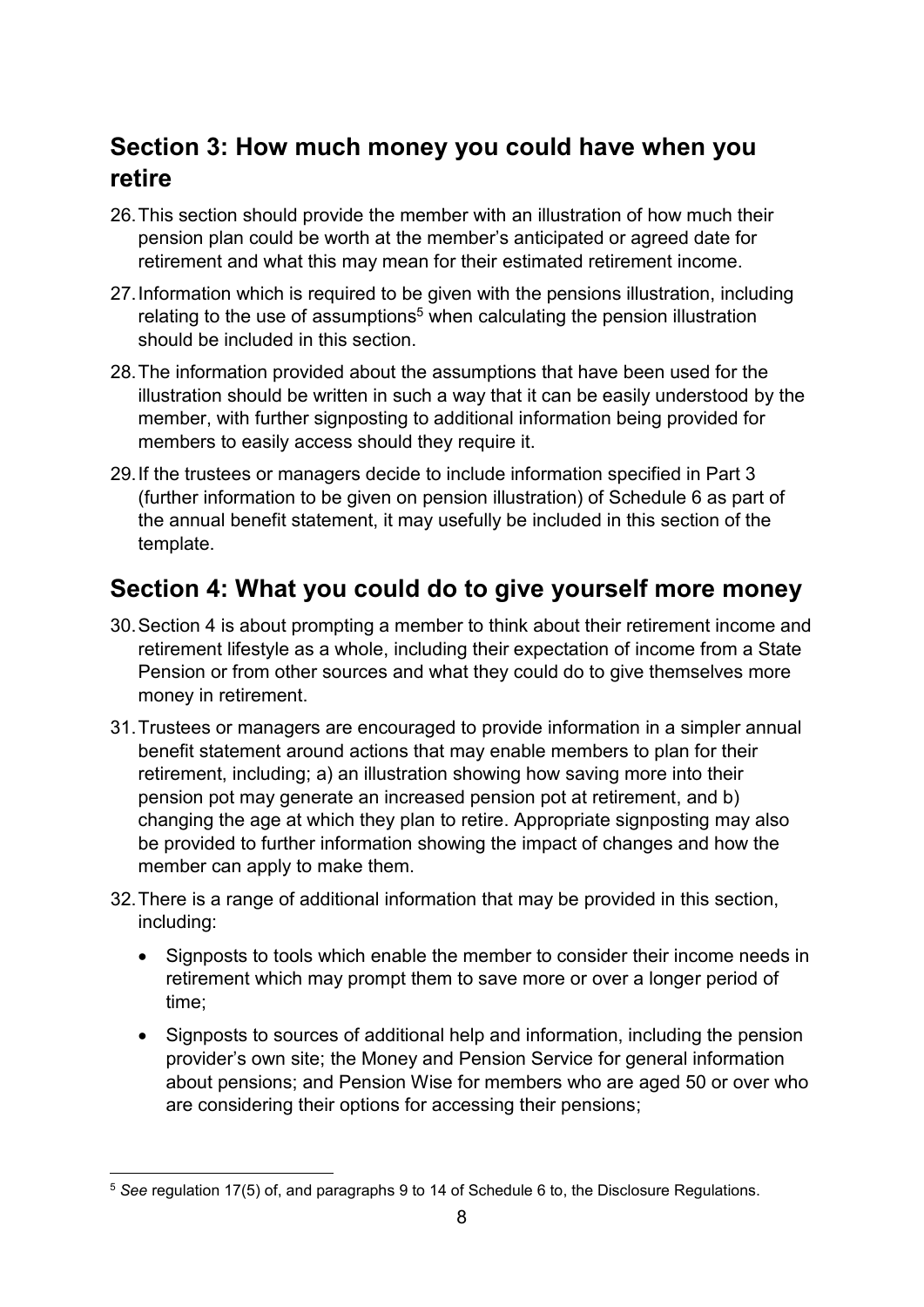- Signposting a member with multiple pension plans to information which may help them consider consolidating their pensions savings in to one pension plan; and
- A reminder for the member to check for pensions they have with previous employers, but for which they may have lost contact details, through the Pension Tracing Service<sup>6</sup>.

#### <span id="page-8-0"></span>**Section 5: Find out more about your Pension Plan and how you can use your money**

- 33.This section contains details enabling the member to contact the pension scheme provider for further information regarding their pension plan directly by phone, in writing, by email or through the pension scheme provider's website.
- 34.A reminder for the member to check and update their contact details, should they not correspond to those listed in their current statement.

## <span id="page-8-1"></span>Design

- 35.Pension scheme trustees or managers are able to use their own branding colour schemes or branding but this should not obscure the flow of information as detailed above and illustrated in the template, nor increase the length of the annual statement beyond the limits permitted by the 2022 Regulations.
- 36.Typeface and font should be of a size that is easily readable and accessible and where members are signposted to websites these should be appropriately titled so that members can readily re-type each website address into a web browser.

## <span id="page-8-2"></span>Layering

- 37.The meaning of 'layering' in this context is the provision of other documents that trustees or managers of relevant schemes provide to a member in addition to the simpler annual benefits statement and which are intended to complement the information contained in the statement.
- 38.The requirement to ensure that an annual benefit statement does not exceed one double-sided sheet of A4 size paper (and the basic Template) are not intended to prevent trustees or managers of relevant schemes from sending other documentation in addition to the simpler annual benefit statement to their members, where they believe this is useful to the member and/or is personalised for them. This can accompany the statement and be sent at the same time, but additional material should be in a separate document/documents to the statement

 $\overline{a}$ <sup>6</sup> [https://www.findpensioncontacts.service.gov.uk](https://www.findpensioncontacts.service.gov.uk/)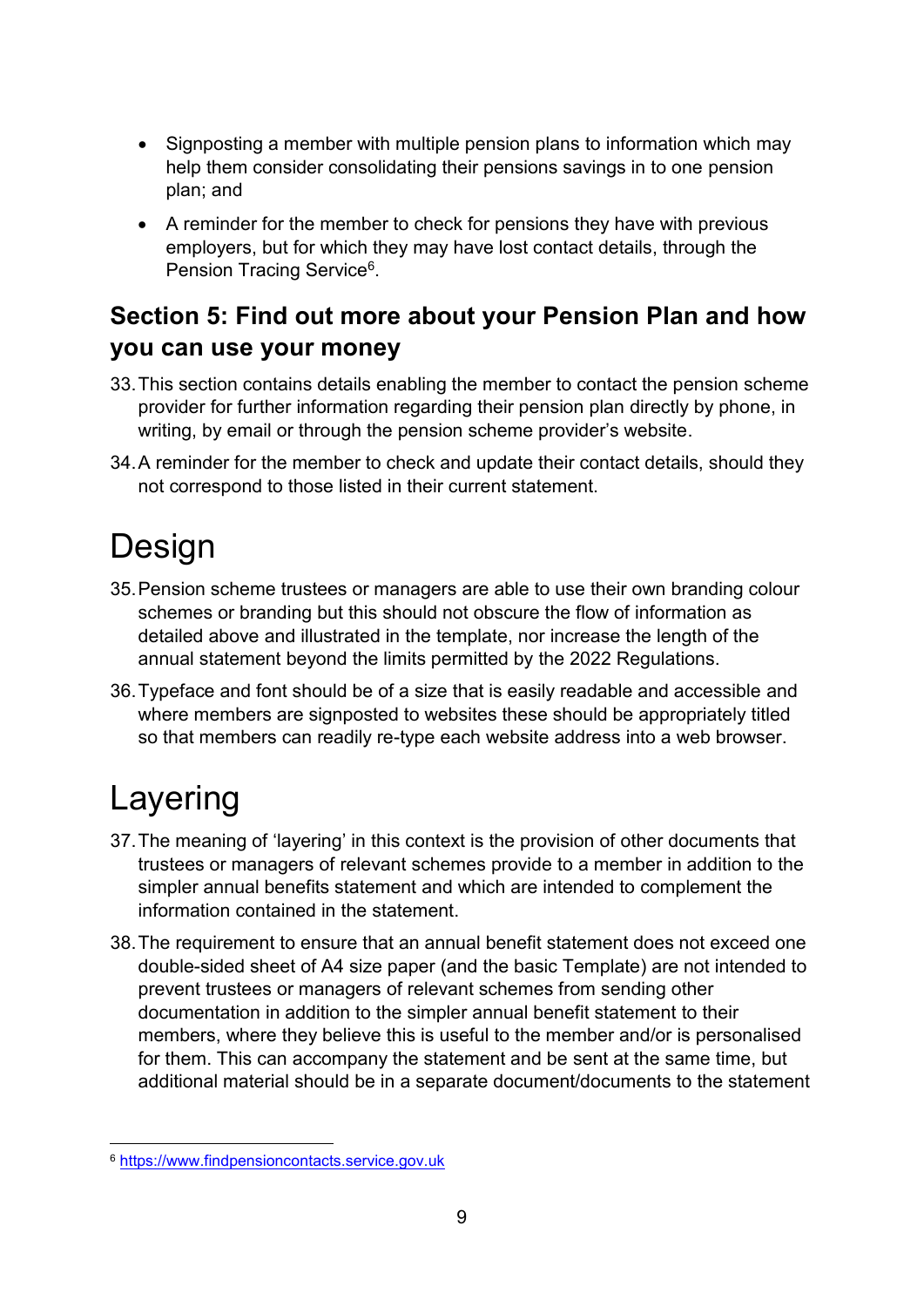itself and in any pack of material the statement should be the first substantive document provided.

- 39.For example, if trustees or managers provide a covering letter when sending out a simpler annual benefits statement, then the statement itself should follow immediately after that letter and any accompanying information / documentation trustees or managers choose to send out together with the annual statement should follow the annual statement.
- 40.The trustees or managers will, therefore, need to decide, taking into account this Guidance, whether information which is not required to be given by regulation 17 of, and Schedule 6 to, the Disclosure Regulations should be included in the simpler annual benefit statement (forming part of the statement) or should be provided separately within the layering of any additional documentation they send to their members.

### <span id="page-9-0"></span>Alternative formats and accessibility

- 41.Regulations 26 28 of the Disclosure Regulations regarding provision of alternative formats and accessibility are not changed by the 2022 Regulations.
- 42.Trustees or managers should satisfy themselves that they have adequately taken account of the needs of disabled people when giving information to a member and when signposting a member to a website for further information.
- 43.Examples of factors trustees and managers should take into account include, but are not limited to:
	- whether screen reading software used by visually-impaired and blind people can read the content and in a logical sequence;
	- whether the text can be enlarged and the contrast is adequate so it can be read by visually impaired people;
	- whether the text is simply and clearly written for the benefit of cognitively impaired users.
- 44.Trustees or managers may wish to take account of the web content accessibility guidelines (WCAG) 2.1<sup>7</sup>, published by the Web Accessibility Initiative<sup>8</sup>, established by the World Wide Web Consortium (W3C), in verifying that the content takes account of the requirements of disabled people.
- 45.Although this Guidance is about the format and content of the annual benefit statement, the attention of trustees or managers is drawn to the exception in new regulation 17(14) of the Disclosure Regulations concerning the provision of the annual benefit statement in an alternative format. It applies where the member in question requests that the statement is provided in a different format and the

 $\overline{a}$ <sup>7</sup> <http://www.w3.org/TR/WCAG21/>

<sup>8</sup> <http://www.w3.org/WAI/>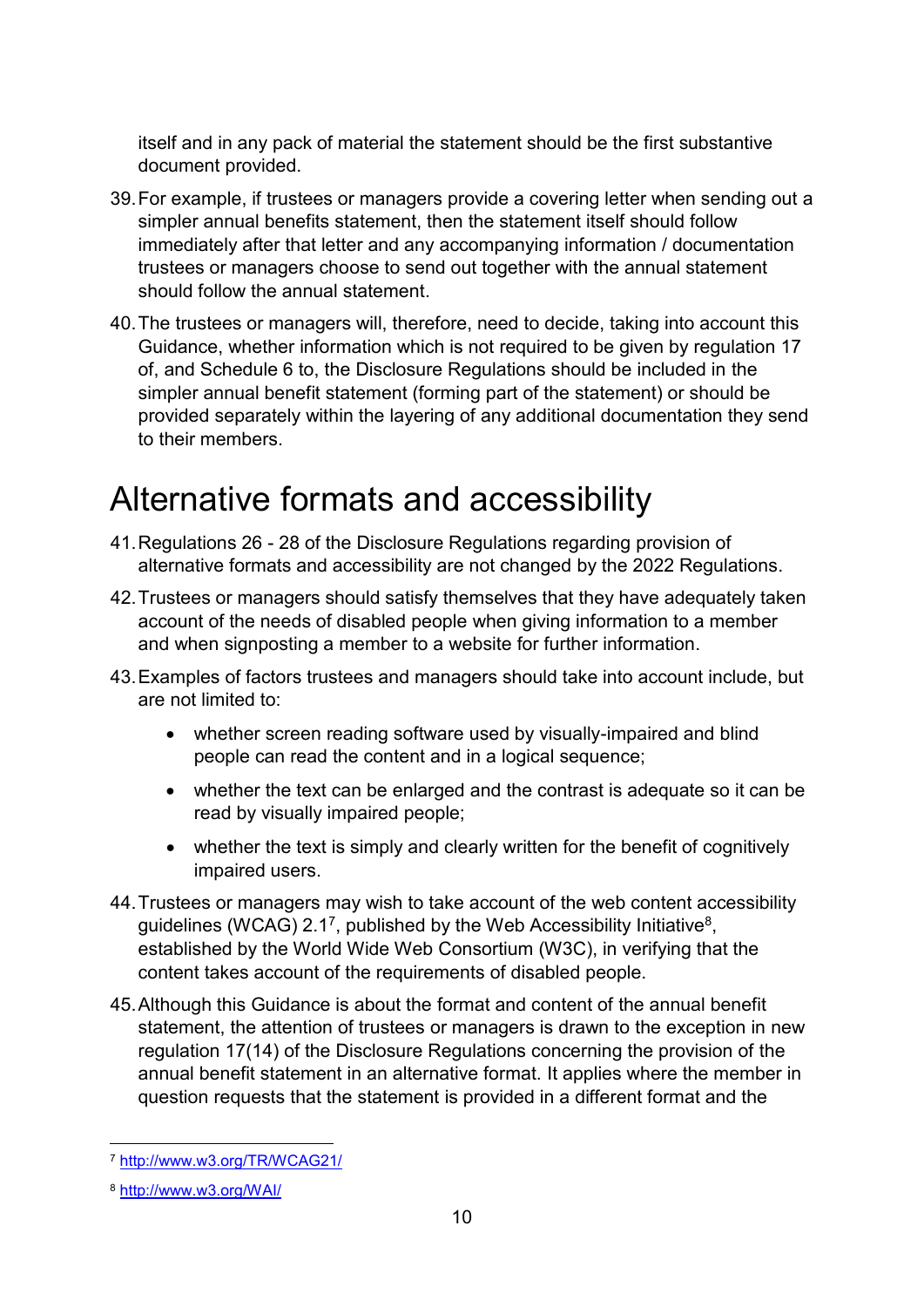trustees or managers are reasonably satisfied that it is necessary to do so in order to comply with their duties under the Equality Act 2010.

46.The one double-sided sheet of A4 size simpler annual benefit statement may be exceeded when providing a member with a translation of their statement from English into another language, if that language requires more space to produce a direct translation of the information on the statement.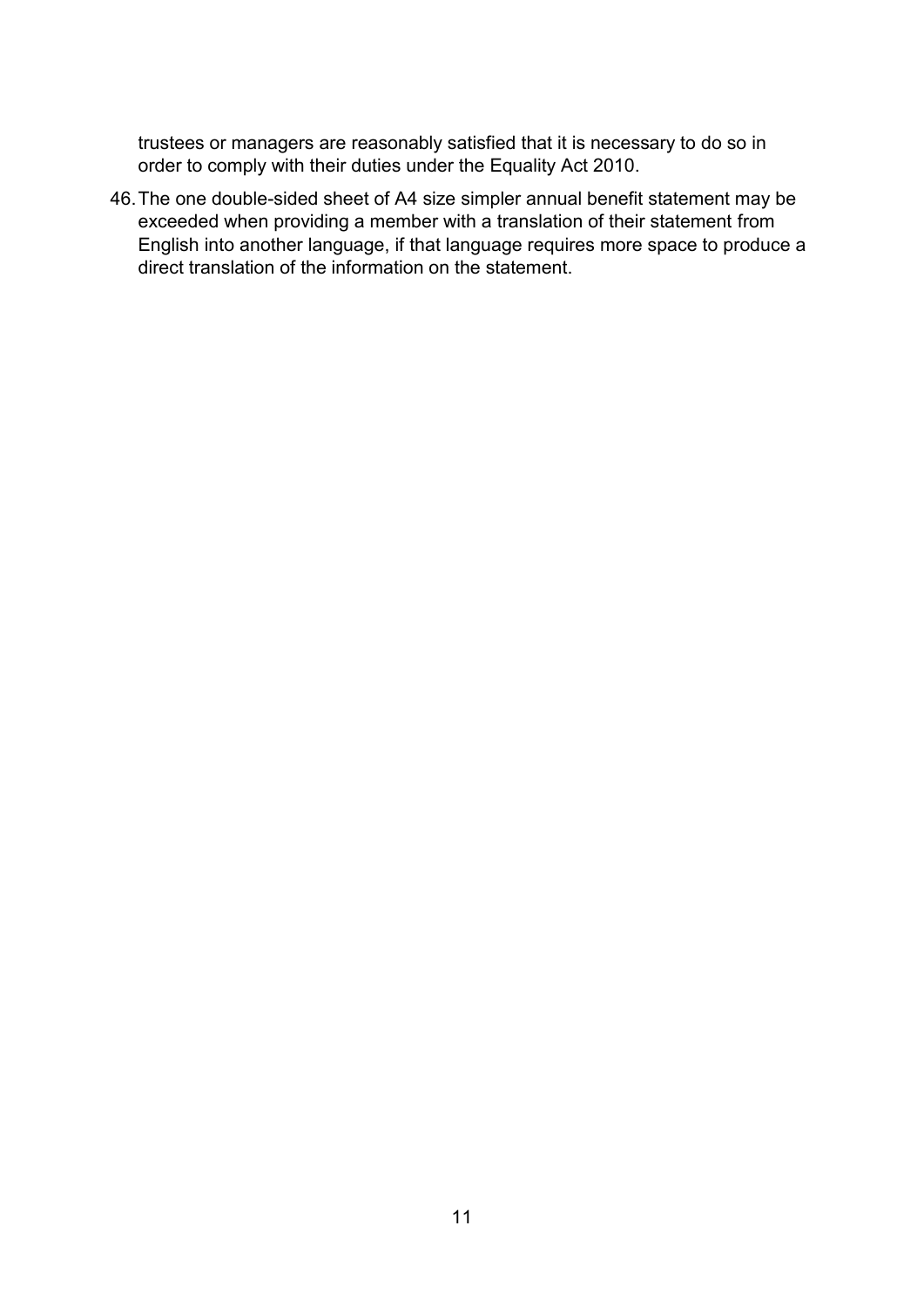## <span id="page-11-0"></span>Draft illustrative template – Simpler annual benefit statement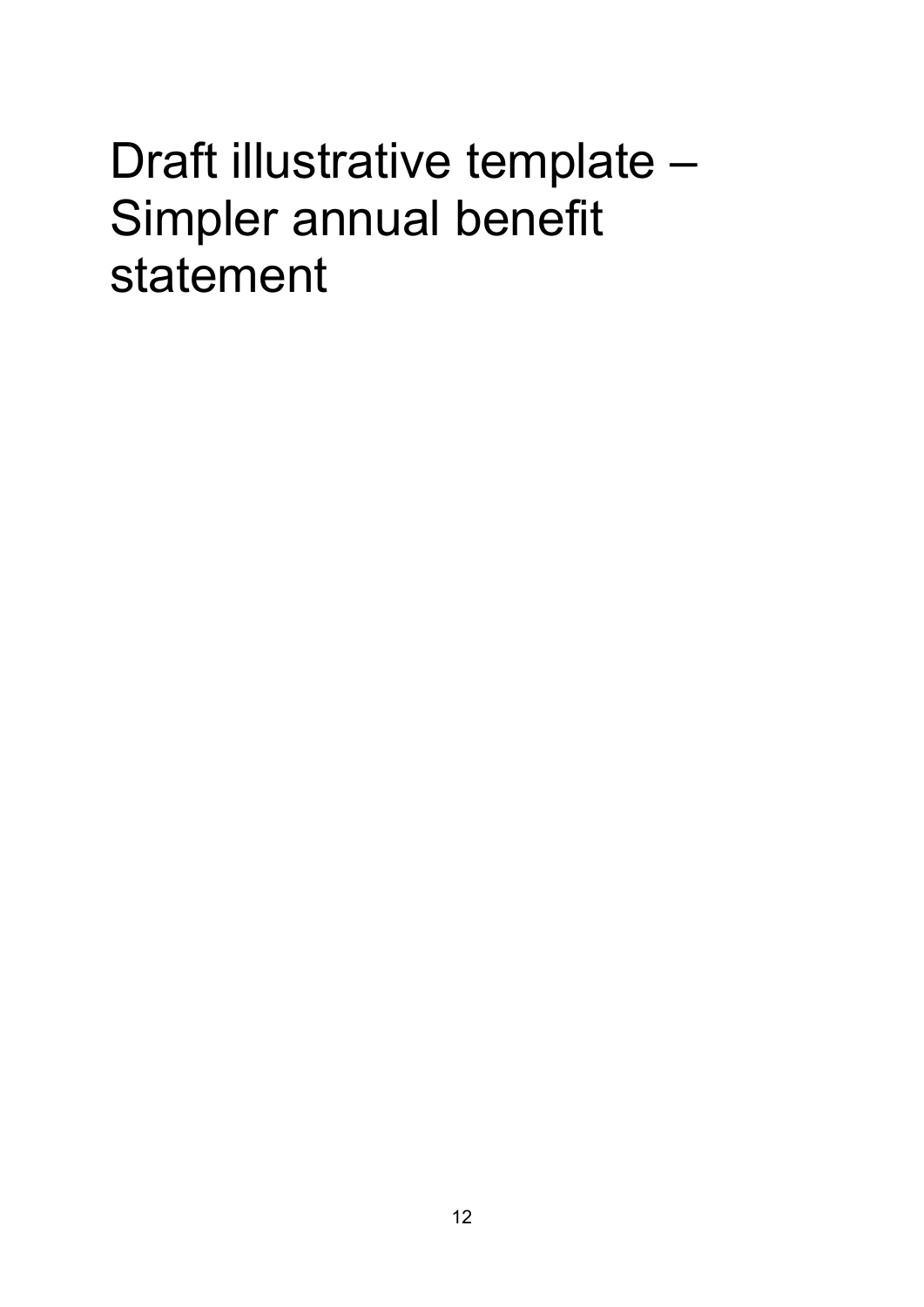|                                                                                                                                                                                                                                                     |                                                                                                                                     |                                                                               | Го note:                                                                       |  |
|-----------------------------------------------------------------------------------------------------------------------------------------------------------------------------------------------------------------------------------------------------|-------------------------------------------------------------------------------------------------------------------------------------|-------------------------------------------------------------------------------|--------------------------------------------------------------------------------|--|
| Statement title including year covered                                                                                                                                                                                                              |                                                                                                                                     |                                                                               | Suggested text - regular                                                       |  |
| 1. Member & Pension Scheme Details<br>Verification information including:<br>Member details                                                                                                                                                         |                                                                                                                                     | nstructive text - italics<br><b>Employer details</b><br><b>Pension Scheme</b> |                                                                                |  |
| <b>Scheme Retirement Date</b>                                                                                                                                                                                                                       |                                                                                                                                     |                                                                               |                                                                                |  |
| Summary of information shown in the statement                                                                                                                                                                                                       |                                                                                                                                     |                                                                               |                                                                                |  |
| How much you already have in your Pension Plan<br>٠<br>How much you could have on your [retirement date]<br>٠<br>What can you do to give yourself more money in retirement?<br>$\bullet$<br>2. How much money you already have in your Pension Plan |                                                                                                                                     |                                                                               |                                                                                |  |
| The total amount of money in your Pension Plan on [date]                                                                                                                                                                                            |                                                                                                                                     |                                                                               | <b>£XXX</b>                                                                    |  |
| This is what you have in your Pension Plan<br><b>£XX</b><br>Money you've<br>saved into your<br><b>Pension Plan</b><br>since you started                                                                                                             | <b>£XX</b><br>Money added to your<br>Pension Plan by your<br>employer, the government<br>through tax relief and from<br>investments | <b>£XX</b><br>Money you've<br>transferred from<br>other pension<br>schemes    | <b>£XX</b><br>This is the total<br>amount in your<br>Pension Plan on<br>[date] |  |
| Last year<br><b>£XXX</b><br>The total amount of money in your Pension Plan on [date for previous year]                                                                                                                                              |                                                                                                                                     |                                                                               |                                                                                |  |
| This year                                                                                                                                                                                                                                           |                                                                                                                                     |                                                                               |                                                                                |  |
| You have saved into your Pension Plan                                                                                                                                                                                                               |                                                                                                                                     |                                                                               | <b>£XXX</b>                                                                    |  |
| Your employer has added                                                                                                                                                                                                                             |                                                                                                                                     |                                                                               | <b>EXXX</b>                                                                    |  |
| The government has added - through tax relief (if applicable)                                                                                                                                                                                       |                                                                                                                                     |                                                                               | <b>EXXX</b>                                                                    |  |
| Your investments have increased or decreased in value (after charges if applicable)                                                                                                                                                                 |                                                                                                                                     |                                                                               | <b>EXXX</b>                                                                    |  |
| Costs and charges have been deducted from your pension plan (if available)                                                                                                                                                                          |                                                                                                                                     |                                                                               | <b>EXXX</b>                                                                    |  |
| You have transferred money from another pension scheme<br><b>EXXX</b>                                                                                                                                                                               |                                                                                                                                     |                                                                               |                                                                                |  |
| If you asked to transfer your money to another pension scheme on<br>[date], we would have transferred<br><b>EXXX</b>                                                                                                                                |                                                                                                                                     |                                                                               |                                                                                |  |

Find out about costs and charges that apply to your Pension Plan, why we think they are good value for money and how they might affect the value of your Pension Plan over time at *[web link]*

#### **Find out more about your Pension Plan on our website** *[web link***]**

Here you can find out*:* how money goes in and out of your Pension Plan; how to transfer money in from another pension scheme and how we invest your money – *This should include pooled funds and where applicable information on climate change.*

*Further signposting and web links to information that must be provided should be included here*